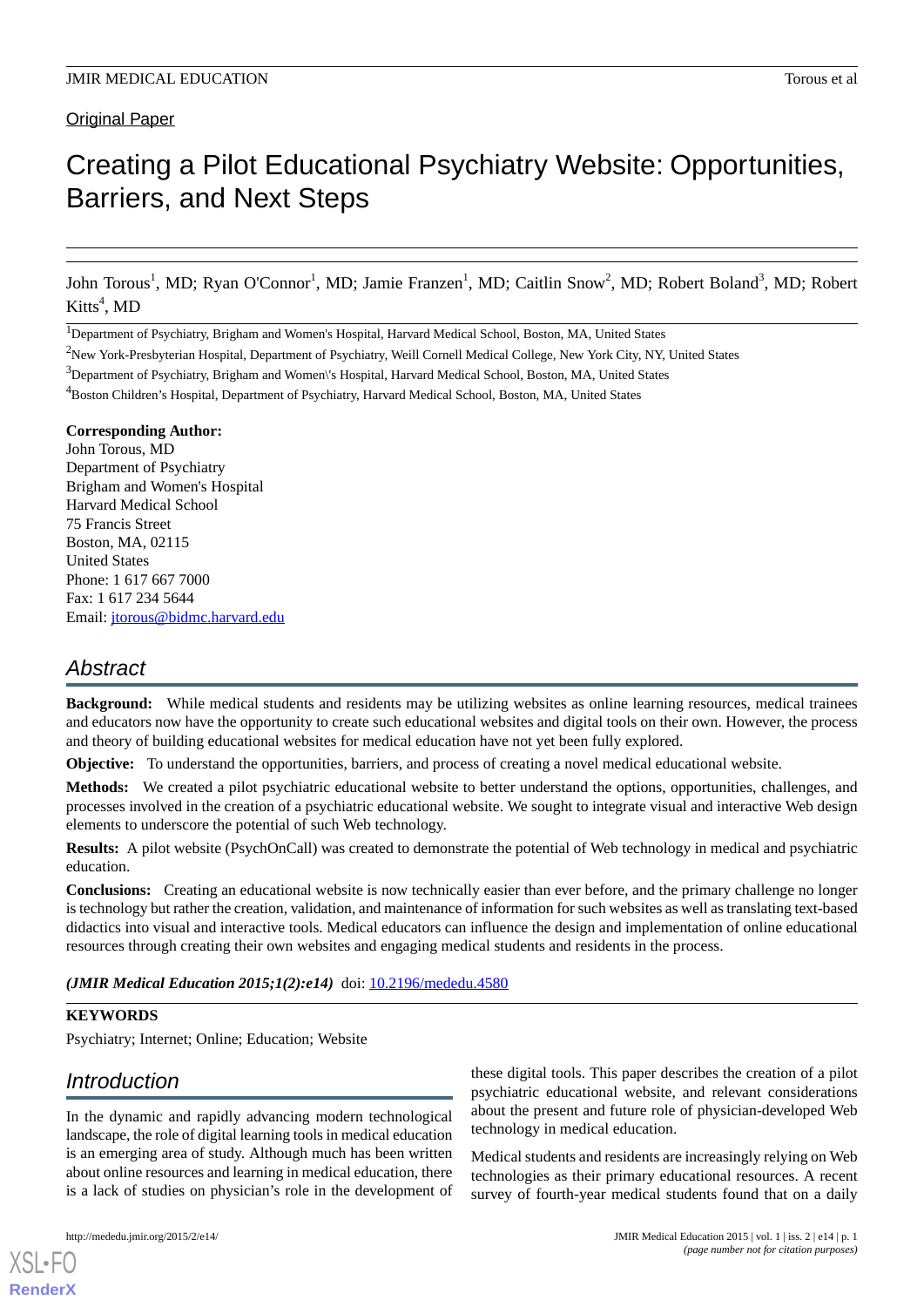basis, for educational purposes, 76% used Google searches, 83% used Wikipedia, 57% used UpToDate, and only 8% used bibliographic databases. [[1\]](#page-6-0). Another survey study of residents of psychiatry revealed that the majority of respondents relied on online resources instead of textbooks, with the most utilized website being UpToDate, closely followed by Wikipedia and PubMed [\[2](#page-6-1)].

The variables driving the preference for and selection of online educational resources are multifold. Although there are numerous novel and effective uses of technology in medical education including gamification [\[3](#page-6-2)], feedback dashboards [[4\]](#page-6-3), social media [[5\]](#page-6-4), and virtual reality [[6](#page-6-5)], websites remain the most frequently utilized digital resource. The high rate of use of Wikipedia and similar resources suggests that medical trainees are relying in part on user-created content for their education. Furthermore, in a recent survey of pediatric residents about preferences for educational website functions, 100% of respondents wanted pictures, 93.2% interactivity, 88.9% digital videos, 88.6% links to articles and research, and 86.4% graphics and animation [[7\]](#page-6-6). These reports suggest that medical trainees value the interactive and multimedia potential of Web-based educational resources for learning and understanding their subject materials.

Modern Web technology now offers a novel opportunity for medical educators and trainees to not only be consumers of educational websites, but also participate in their creation. Technology has evolved to make the development of custom websites affordable, feasible, and educationally valuable. Understanding the process of developing digital technologies for medical and psychiatric education provides an opportunity for physician educators to leverage technology to better engage learners around relevant and quality content. A firsthand narrative describing the construction of a novel educational website for psychiatry trainees, PsychOnCall, provides a lens through which one can understand the current barriers, capabilities, and future opportunities for physicians in integrating technology development and teaching.

The value of understanding the creation and development of websites is best understood and framed in the context of advances in medical education theory. Adult learning theory, which highlights the active role of the learners' aspirations, as applied to residents of psychiatry suggests they are motivated more by personal interests and clinical relevance of topics than by training requirements [\[8](#page-6-7)]. The flipped classroom model, in which residents learn foundational material on their own and then use didactic time to discuss or apply such knowledge, encourages active learning and self-discovery of knowledge [[9\]](#page-6-8). In the same vein, while a website may classically be seen as source of knowledge for learning, in the flipped classroom model it can also serve as a source of knowledge through creating content. Using Web technology, collaboration and active learning are no longer limited to just physical space, and several successful educational websites, such as that of the Kahn Academy, have been developed to realize this potential. However, there currently does not exist any widely available psychiatry-specific resource.

When it comes to training faculties and trainees, the competency of technologically minded individuals varies significantly, just as the case with wide range in competency in clinical knowledge and research literacy among these individuals. The creation and maintenance of a Web-based educational tool with clinically sound educational material can potentially serve as a venue to merge bidirectional teaching and learning in all 3 realms, namely, technology, clinical knowledge, and research literacy. More technologically minded trainees could educate and engage faculty members on the use and benefits of technology through this endeavor, while faculty members can educate and engage the trainees in systematically reviewing the quality of clinical material to be used for the website. The latter thereby reinforcing the cliché "Do not believe everything you read on the Internet." It could also foster discussions on ways in which different learners learn and how to optimize the use of technology to benefit multiple learning styles. This endeavor may also help identify trainees and faculties who may benefit from or be interested in further training in biomedical and clinical informatics, which is a growing field in medicine.

Thus, it seems that advances in technology and educational theory offer the opportunity for medical trainees and training programs to play an active role in the creation of an educational website that is visually appealing, dynamic, and interactive, where both teachers and trainees can learn from each other. Our goal was not to build that website but to rather explore the process to provide a pilot experience for an eventual large-scale project recognizing the value in understanding the development of educational technologies  $[10]$  $[10]$ . While we discuss the process of constructing our single specific website, PsychOnCall, we believe that the process of creating this website could provide valuable generalized lessons regarding both the opportunities and barriers that any resident, clerkship director, or program director will likely face when trying to build their own educational website.

# *Methods*

# **PsychOnCall: A Pilot Psychiatric Educational Website**

A pilot psychiatric educational website (PsychOnCall) was created to better understand the options, opportunities, challenges, and processes involved in the creation of a psychiatric educational website. We sought to integrate visual and interactive Web design elements to underscore the potential of such Web technology. These elements are described in the following sections.

# **Thinking Visual**

Web technology has advanced to a point where the barriers toward creating a visual, interactive, and dynamic website have been greatly reduced. Code to create such graphics is freely available at websites such as D3. However, the challenge now lies not in the coding, but rather in translating classically abstract and static psychiatric concepts into visual and dynamic templates.

For example, in planning how to present medications we did not want to just provide a list of medications but rather create an interactive branching tree that responds to users clicking on



 $XSI - F($ **[RenderX](http://www.renderx.com/)**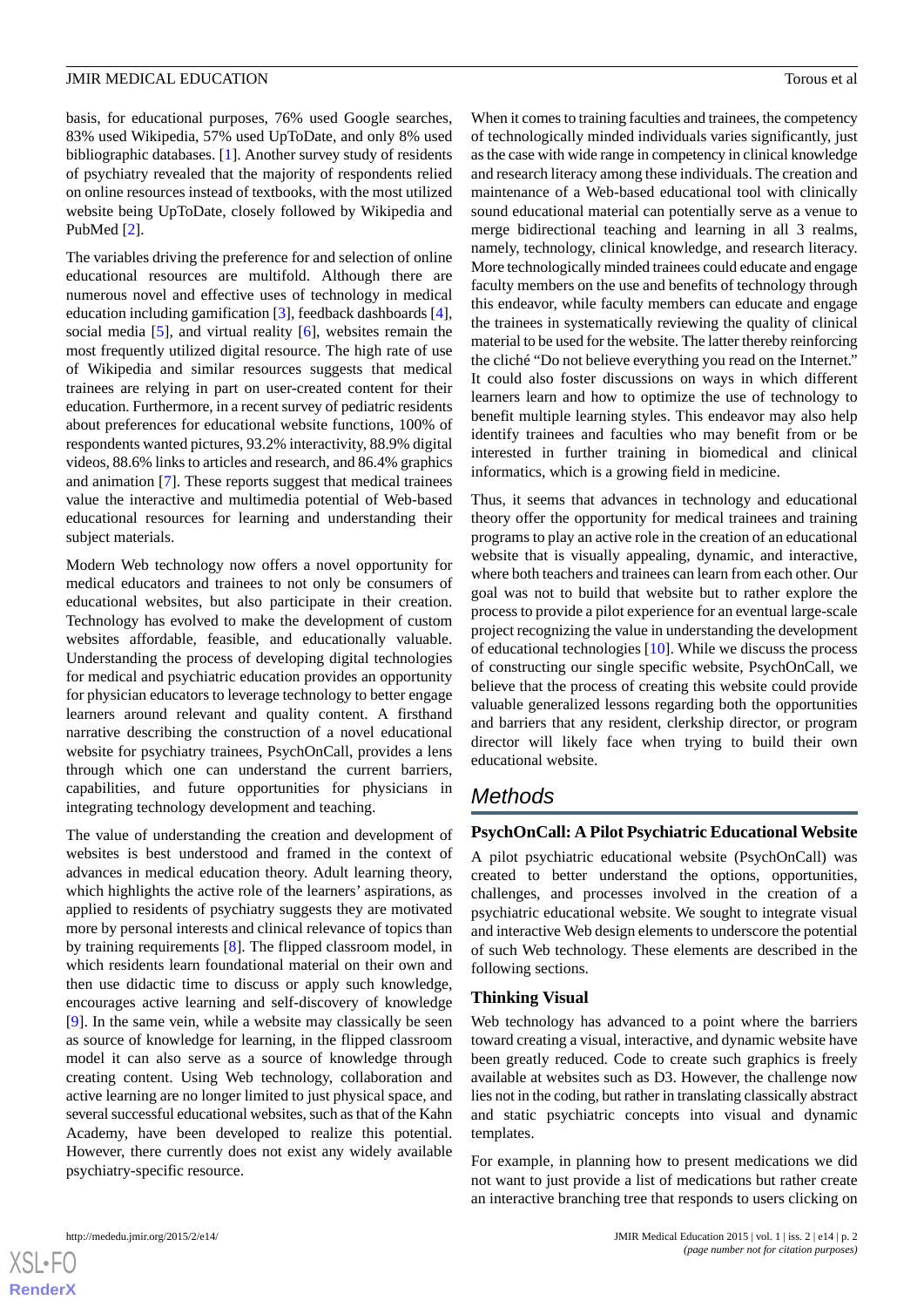various levels of the tree ([Figure 1](#page-2-0)). This dynamic approach allows the user to visualize the classification and hierarchy of a specific medication while still providing detailed information as well as making alternative choices apparent. A further advantage is the ability to provide customized links to the primary source literature, which can change with each click so that, for example, core papers on fluoxetine can be displayed when the user selects such a link ([Figure 1](#page-2-0)).

Another example of transforming more static data into a dynamic learning experience is seen in the presentation of lab value. Classically, lab reference data may be displayed on a printed chart; however, by using Web technology these data can be represented with a slider bar [\(Figure 2](#page-3-0)) that displays relevant differential diagnosis information depending on where the user moves the slider bar.

<span id="page-2-0"></span>In addition, such a website can also be used for collaboration and information sharing between trainees. We created a page ([Figure 3\)](#page-4-0) designed for sharing video lectures, educational material, core papers, podcasts, and important websites. As

trainees could easily upload their own resources, such a website has the potential to foster digital collaboration and empower residents to create and disseminate their own teaching materials.

Finally, the interactivity of websites is well suited to make treatment algorithms more engaging, dynamic, and educational. We collaborated with the psychopharmacology algorithm project at the Harvard South Shore Psychiatry to use one of their algorithms to pilot on our website [\(Figure 4\)](#page-4-1). The ability to directly visualize the PubMed links related to each step in the algorithm may remind trainees to consider the evidence and literature that individual recommendations are based on, and to learn more by exploring individual papers.

The possibilities are broad and advances in Web technology will continue to offer new tools to visualize and interact with educational information. We do not claim to know the optimal way to display psychiatric material in a visual and dynamic manner but hope this will become an active area of study by educational experts.

Figure 1. A dynamic medication tree can offer a 'big picture' view of how a medication fits into a class/family while simultaneously presetting specific information for that medication.



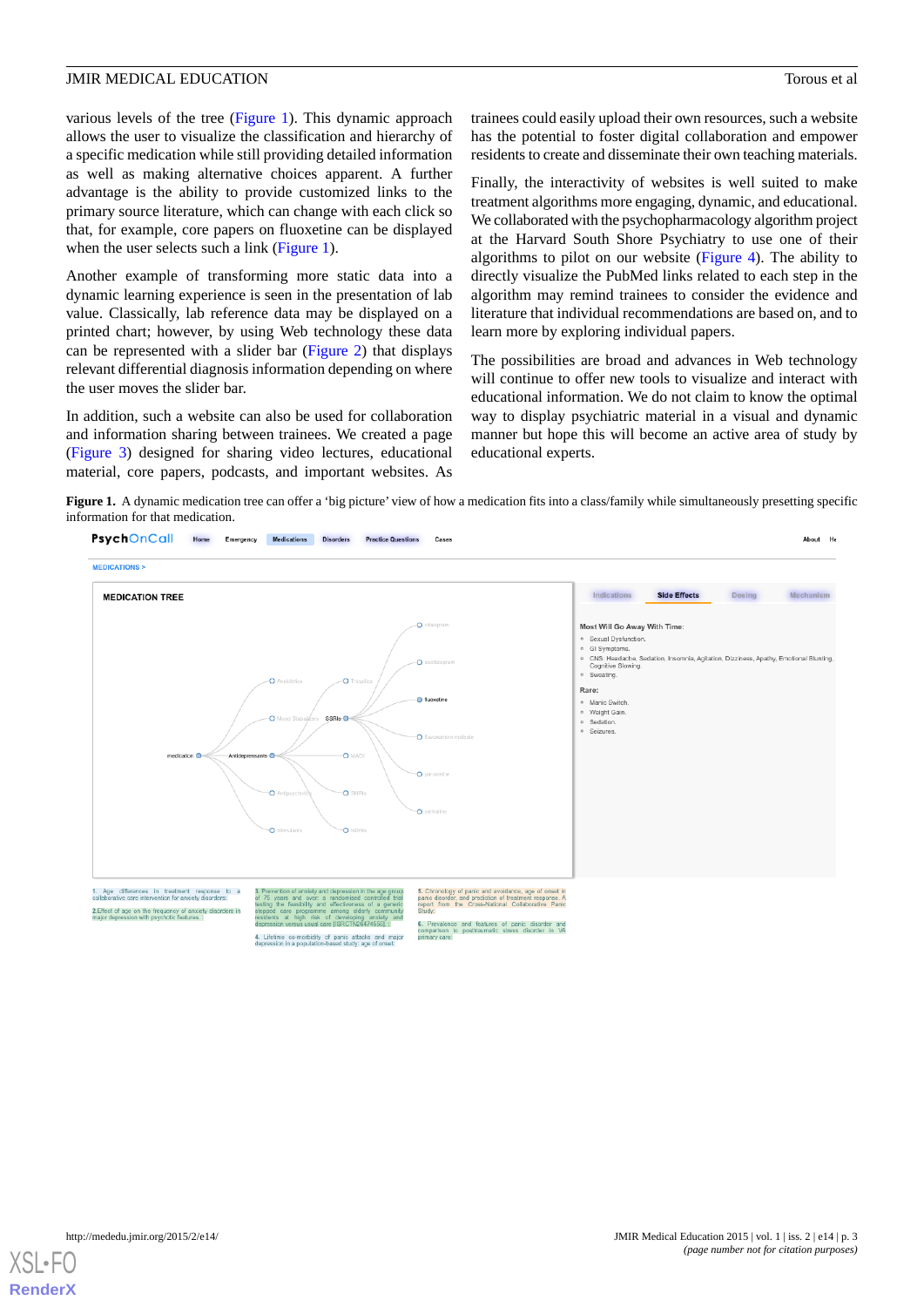<span id="page-3-0"></span>Figure 2. Dynamic slider bars and other interactive features can present information on lab tests in a more engaging manner as seen above for a thyroid lab test.

|                   | <b>DISORDERS &gt; PANIC DISORDER</b>            |                                                                               |                                          |                  |                                                           |                                                |
|-------------------|-------------------------------------------------|-------------------------------------------------------------------------------|------------------------------------------|------------------|-----------------------------------------------------------|------------------------------------------------|
| <b>Definition</b> | <b>Demographics</b>                             | <b>Symptoms/Complications</b>                                                 | <b>Differential</b>                      | <b>Education</b> | <b>Tests</b><br><b>Treatment</b>                          |                                                |
| <b>TESTS</b>      | <b>TSH</b>                                      | <b>Chemistry Panel</b>                                                        |                                          | <b>EKG</b>       |                                                           |                                                |
|                   |                                                 |                                                                               |                                          |                  |                                                           |                                                |
|                   |                                                 | ▼                                                                             |                                          |                  |                                                           |                                                |
|                   | ${}< 0.1$<br>Probable<br><b>Hyperthyroidism</b> | $0.1 - 0.27$<br><b>Borderline</b><br><b>Hyperthyroidism</b>                   | 0.4 --- Normal Adults, age 21-54 --- 4.2 |                  | $5.1 - 7.0$<br><b>Borderline</b><br><b>Hypothyroidism</b> | >7<br><b>Probable</b><br><b>Hypothyroidism</b> |
|                   |                                                 |                                                                               |                                          |                  |                                                           |                                                |
|                   |                                                 | Common reasons for decreased level                                            |                                          |                  |                                                           |                                                |
|                   |                                                 | <b>Primary Hyperthyroidism</b>                                                |                                          |                  |                                                           |                                                |
|                   |                                                 | <b>Secondary Hyperthyroidism</b><br><b>Tertiary Hyperthyroidism</b>           |                                          |                  |                                                           |                                                |
|                   |                                                 | <b>Over-Replacement of Thyroid Hormone</b><br><b>Euthyroid Sicks Syndrome</b> |                                          |                  |                                                           |                                                |
|                   |                                                 |                                                                               |                                          |                  |                                                           |                                                |
|                   |                                                 |                                                                               |                                          |                  |                                                           |                                                |
|                   |                                                 |                                                                               |                                          |                  |                                                           |                                                |
|                   |                                                 |                                                                               |                                          |                  |                                                           |                                                |
|                   |                                                 |                                                                               |                                          |                  |                                                           |                                                |
|                   |                                                 |                                                                               |                                          |                  |                                                           |                                                |

2.Effect of age on the frequency of anxiety disorders in<br>major depression with psychotic features. :

of 75 years and over: a randomised controlled trial<br>testing the feasibility and effectiveness of a generic<br>stepped care programme among elderly community<br>residents at high risk of developing anxiety and<br>depression versus u

4. Lifetime co-morbidity of panic attacks and major<br>depression in a population-based study: age of onset:

can include paint disorder, and prediction of treatment response. A report from the Cross-National Collaborative Panic Study:

6. Prevalence and features of panic disorder and<br>comparison to posttraumatic stress disorder in VA<br>primary.care:

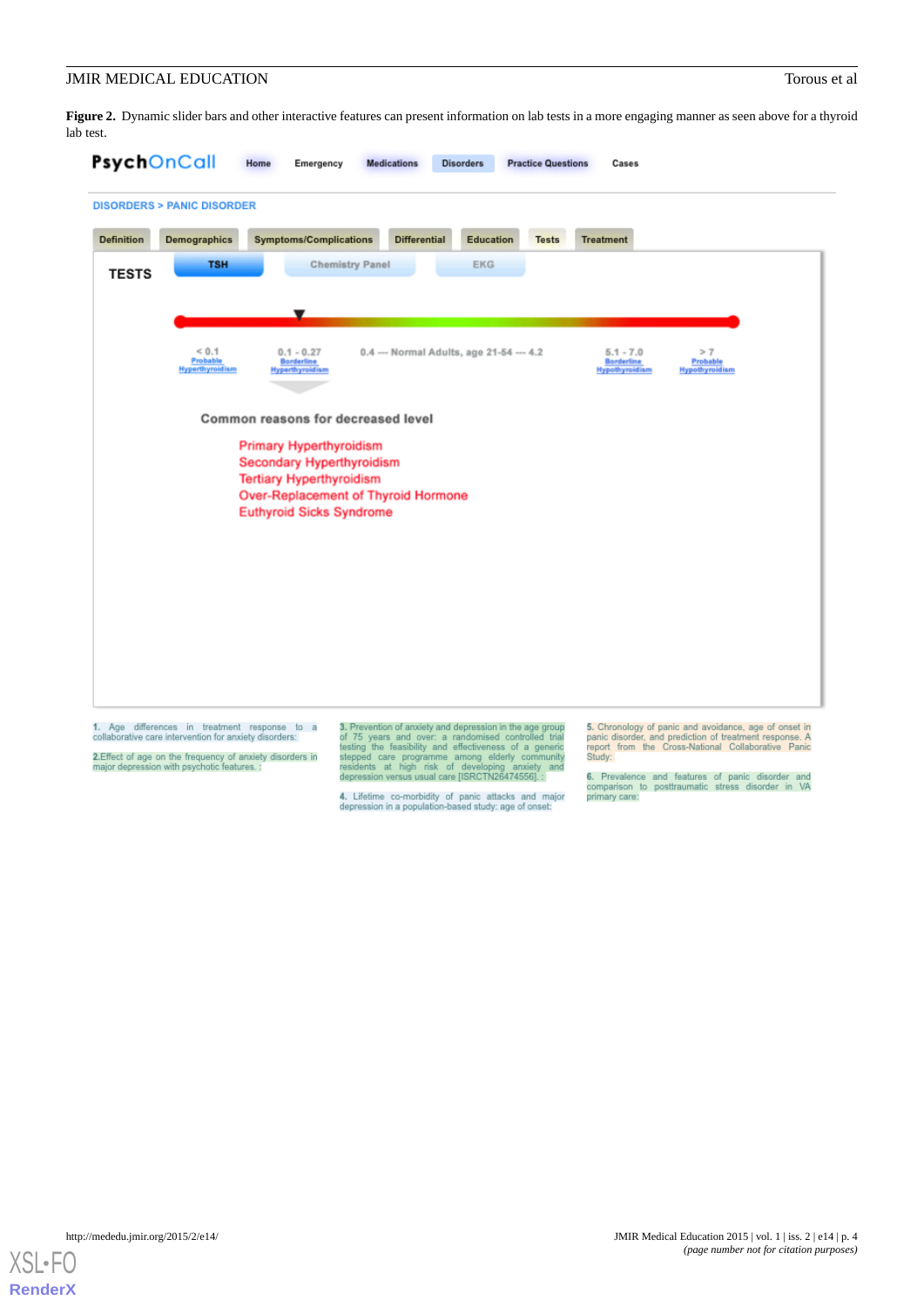<span id="page-4-0"></span>Figure 3. Web technology can make learning more social and offers the opportunity for trainees to contribute their own ideas and links in the form of papers, videos, audio, lectures, and more as seen above.



<span id="page-4-1"></span>**Figure 4.** Algorithms can be programmed to be interactive and display relevant links to PubMed papers. This algorithm is derived from the social anxiety algorithm created by the psychopharmacology algorithm project at the Harvard South Shore Program.



# *Results*

## **Overview**

[XSL](http://www.w3.org/Style/XSL)•FO **[RenderX](http://www.renderx.com/)**

The pilot website (PsychOnCall) created demonstrated the potential of Web technology in medical and psychiatric education. With the created website, the opportunities, barriers,

and process of creating a novel medical educational website were evaluated.

## **Challenges**

Even given the pilot nature of our project and goal to explore the potential of Web technology for creating a psychiatric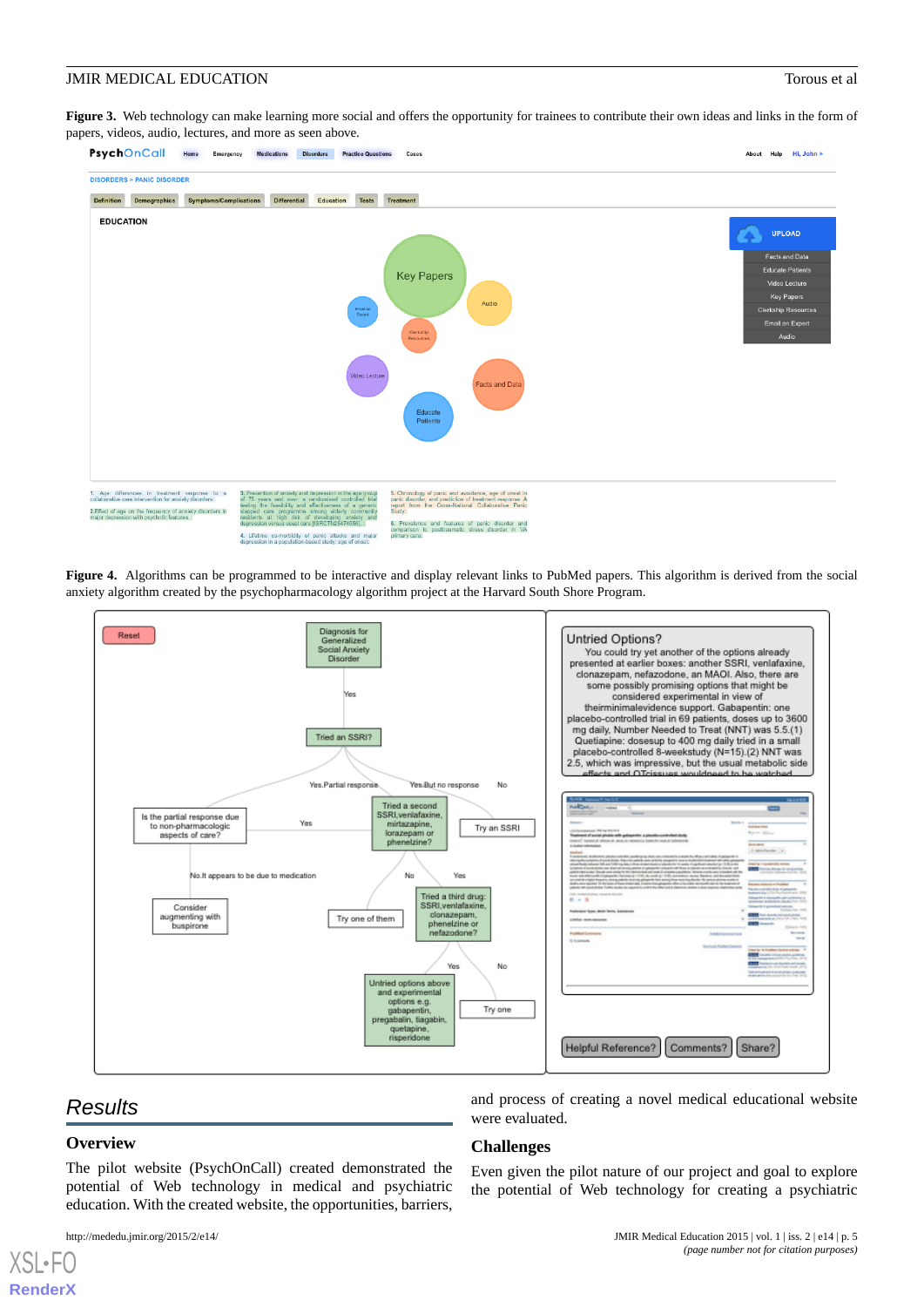educational website rather than building a fully usable website, we ran into the following challenges, which would likely have to be well thought out before beginning a large-scale website project.

#### **Cost**

Although there are many approaches toward building a website, many of them will involve some direct cost. Utilizing template website services such as Weebly, WordPress, or Squarespace, it possible to both create and host a professional appearing website at low cost. Custom programming will cost more, although many academic departments or universities often have in-house programmers that may reduce cost. Finally, tech-savvy residents and educators may actually be able to accomplish the majority of required work. While cost is always an important issue, it is worth noting that 16 years ago, computer technology in a psychiatry residency was viewed as an investment [\[11](#page-6-10)], but today it is seen as a necessity.

## **Content**

Finding a source of high-quality and accurate content related to psychiatry education can prove difficult as residents do not have the experience or credentials to create one alone. Active review and vetting by senior faculty members are necessary to ensure any uploaded information is accurate. Thus, before creating an educational website, it will be necessary to ensure good collaboration between faculty and residents with an agreed upon content review process.

## **Updating**

As the knowledge base of psychiatry keeps rapidly expanding, it will be necessary to ensure that any information posted on an educational website is well curated and kept up-to-date. As the website expands in content, this updating process may become substantial and require dedicated efforts. Thus, before building a website, it is necessary to have a long-term framework for its continuation. While individual residents may graduate or faculty may leave, a plan should be in place to ensure that the website will remain updated and accurate in the long term.

## **Access**

While an educational website offers the potential to easily share information with anyone in the world, understanding both who should and who can access the website is important. The risk of the public accessing the website and creation of an unintended patient-doctor relationship must be kept in mind and any website publicly posted should be well reviewed by the legal team of the hospital concerned and contain all necessary local, state, and federal disclosures. Password protecting the website, thereby limiting access to residents or medical students, is a potential solution. Fully understanding the desired accessibility before building the website would be important in shaping both its security and scope.

# *Discussion*

[XSL](http://www.w3.org/Style/XSL)•FO **[RenderX](http://www.renderx.com/)**

While building our pilot website we focused on exploring the potentials of Web technology to enhance general medical as well as psychiatric education and the understanding of the process necessary to construct such a website. Online

educational websites remain a nascent field and there are many exciting avenues for such to develop along. Although there are technological barriers to implementation, we believe that these barriers will continue to diminish and that the true barrier at this point is the design, translation, and validation of core psychiatric concepts presented on the page and their conversion into interactive and visual formats.

Rather than be flooded by a sea of websites, medical as well as psychiatric educators now have the opportunity to develop their own online resources as a hub of education. While the creation of websites is not novel, the increased reliance on them by trainees and the increased ease of creating them is novel and important. Using Web technology, now at a point where trainees can create websites as in our example, technology is no longer only a medium for educational knowledge but also a tool to be planned, developed, and learned.

While the potentials of digital learning to provide personalized adaptive or collaborative learning have been widely discussed and defined [[12\]](#page-6-11), actually implementing such in clinical education has been less well documented. Considering technology itself as a tool to be learned by medical trainees has been even less discussed. As we demonstrated, the actual creation of such a website even with a social/collaborative component is technically feasible and easily constructed. The challenge now is observing and understanding how trainees may actually use such a website and how various learning theories translate into an online reality. Medical and psychiatric educators now have the opportunity to conduct such studies and gather actual user data.

However, in order for such to succeed there should be several well-established processes before construction of any actual website. Understanding how content will be created and who will review and approve it are barriers that will likely become of increasing importance. Likewise, understanding how such content will be updated is another important consideration. A potential solution grounded in adult learning theory and the open classroom model is that trainees will provide the content and actively review the quality of the material with faculty as a shared process, which would simultaneously promote education in research literacy. However, the actual implementation of such remains unproven.

Despite the increasing prevalence of website use in medical education and psychiatry, much also remains unknown and unproven. While our paper does not present any user or subject data, our goal here is to not the highlight the merits or faults of any one unique website but rather consider the motivations and processes around creating such tools. Although there continues to be newer technologies, for example, virtual reality headsets and smart watches, websites currently remain the core technology that medical trainees continue to rely on. A better understanding of their use and the process of their creation is the important first step for medical education to better understand and utilize technology for teaching.

Although creating such processes will not be a simple task, starting to think of solutions now is important in ensuring that psychiatric educators will be able to influence the design and implementation of online educational resources. Following the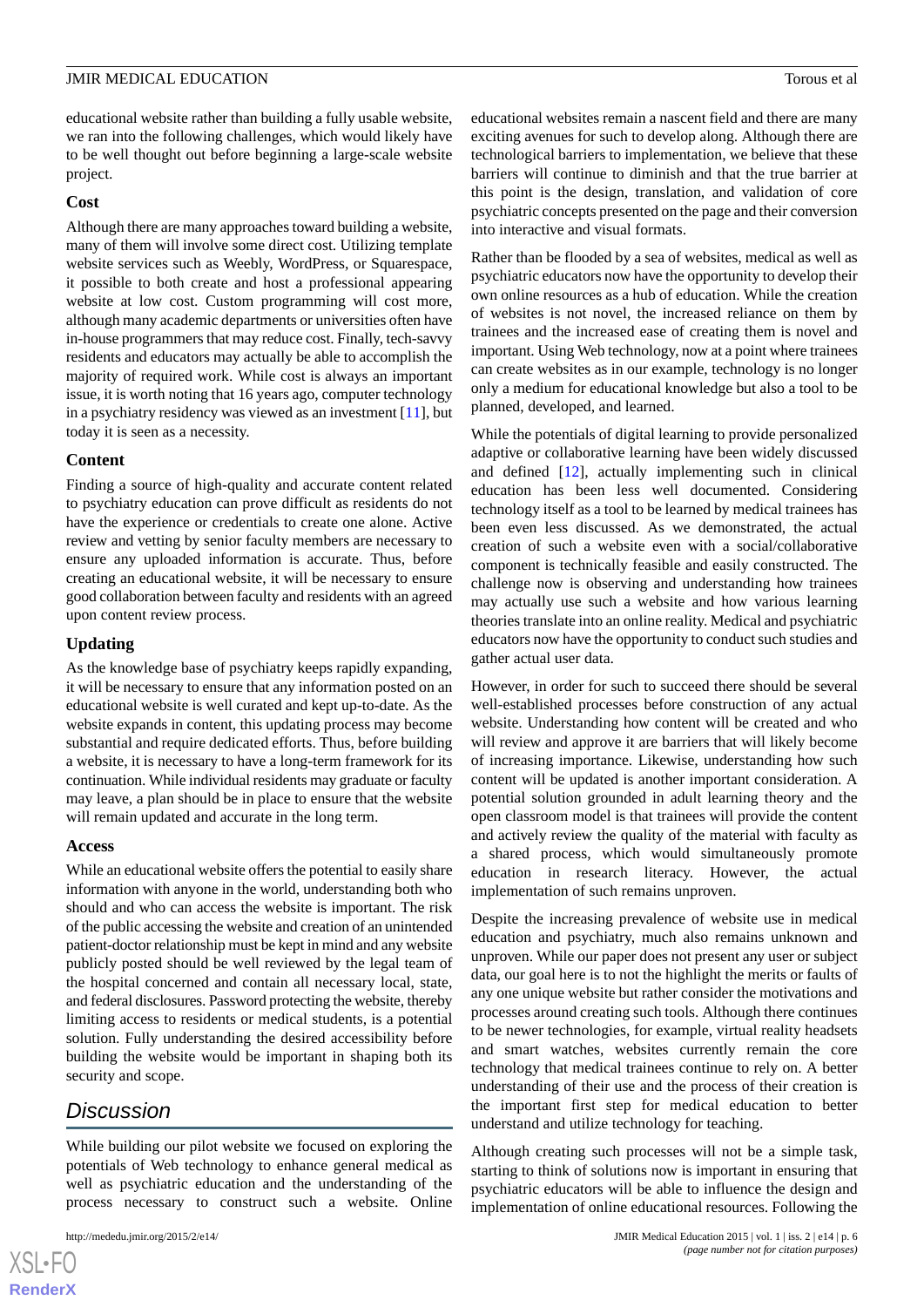recommendations of the Working Group on the 2011 conference "A 2020 Vision of Faculty Development Across the Medical Education Continuum," we agree that technology should be used to supplement but not replace face-to-face experience, that medical schools should allocate a variety of resources and support, and that national organizations should provide funding and leadership [\[13\]](#page-6-12). While it is impossible to define that tipping point where the investment and necessary resources decrease

and the potential educational benefit increases, perhaps psychiatric education is now at that very tipping point with the future of online educational resources in motion. At one point in time, 16 years ago to be exact, it was noted that "software [for residency administration] will require both a financial and time investment before there can be dividends" [[11\]](#page-6-10) and today we would argue that online educational websites today are at that same crossroads.

## **Conflicts of Interest**

None declared.

#### <span id="page-6-0"></span>**References**

- <span id="page-6-1"></span>1. O'Carroll AM, Westby EP, Dooley J, Gordon KE. Information-seeking behaviors of medical students: A cross-sectional web-based survey. JMIR Med Educ 2015;1(1):e1 [\[FREE Full text\]](http://mededu.jmir.org/2015/1/e4/) [doi: [10.2196/mededu.4267](http://dx.doi.org/10.2196/mededu.4267)]
- <span id="page-6-2"></span>2. Torous J, Franzan J, O'Connor R, Mathew I, Keshavan M, Kitts R, et al. Psychiatry residents' use of educational websites: A pilot survey study. Acad Psychiatry 2015 Jun 16 (forthcoming). [doi: [10.1007/s40596-015-0335-8\]](http://dx.doi.org/10.1007/s40596-015-0335-8) [Medline: [26077007](http://www.ncbi.nlm.nih.gov/entrez/query.fcgi?cmd=Retrieve&db=PubMed&list_uids=26077007&dopt=Abstract)]
- <span id="page-6-3"></span>3. Nevin CR, Westfall AO, Rodriguez JM, Dempsey DM, Cherrington A, Roy B, et al. Gamification as a tool for enhancing graduate medical education. Postgrad Med J 2014 Dec;90(1070):685-693 [\[FREE Full text\]](http://europepmc.org/abstract/MED/25352673) [doi: [10.1136/postgradmedj-2013-132486\]](http://dx.doi.org/10.1136/postgradmedj-2013-132486) [Medline: [25352673\]](http://www.ncbi.nlm.nih.gov/entrez/query.fcgi?cmd=Retrieve&db=PubMed&list_uids=25352673&dopt=Abstract)
- <span id="page-6-5"></span><span id="page-6-4"></span>4. Gorniak RJ, Flanders AE, Sharpe RE. Trainee report dashboard: Tool for enhancing feedback to radiology trainees about their reports. Radiographics 2013;33(7):2105-2113. [doi: [10.1148/rg.337135705](http://dx.doi.org/10.1148/rg.337135705)] [Medline: [23988632](http://www.ncbi.nlm.nih.gov/entrez/query.fcgi?cmd=Retrieve&db=PubMed&list_uids=23988632&dopt=Abstract)]
- 5. Bergl PA, Narang A, Arora VM. Maintaining a Twitter feed to advance an internal medicine residency program's educational mission. JMIR Med Educ 2015;1(2):e5. [doi: [10.2196/mededu.4434](http://dx.doi.org/10.2196/mededu.4434)]
- <span id="page-6-6"></span>6. Rasmussen SR, Konge L, Mikkelsen PT, Sørensen MS, Andersen SA. Notes from the field: Secondary task precision for cognitive load estimation during virtual reality surgical simulation training. Eval Health Prof 2015 Aug 2. [doi: [10.1177/0163278715597962\]](http://dx.doi.org/10.1177/0163278715597962) [Medline: [26240091\]](http://www.ncbi.nlm.nih.gov/entrez/query.fcgi?cmd=Retrieve&db=PubMed&list_uids=26240091&dopt=Abstract)
- <span id="page-6-7"></span>7. Batthish M, Bassilious E, Schneider R, Feldman BM, Hyman A, Tse SM. A unique, interactive and web-based pediatric rheumatology teaching module: Residents' perceptions. Pediatr Rheumatol Online J 2013;11(1):22 [[FREE Full text](http://www.ped-rheum.com/content/11/1/22)] [doi: [10.1186/1546-0096-11-22\]](http://dx.doi.org/10.1186/1546-0096-11-22) [Medline: [23710693\]](http://www.ncbi.nlm.nih.gov/entrez/query.fcgi?cmd=Retrieve&db=PubMed&list_uids=23710693&dopt=Abstract)
- <span id="page-6-9"></span><span id="page-6-8"></span>8. Cassidy KL. The adult learner rediscovered: Psychiatry residents' push for cognitive-behavioral therapy training and a learner-driven model of educational change. Acad Psychiatry 2004;28(3):215-220. [doi: [10.1176/appi.ap.28.3.215\]](http://dx.doi.org/10.1176/appi.ap.28.3.215) [Medline: [15507557](http://www.ncbi.nlm.nih.gov/entrez/query.fcgi?cmd=Retrieve&db=PubMed&list_uids=15507557&dopt=Abstract)]
- <span id="page-6-10"></span>9. Louie AK, Beresin EV, Coverdale J, Tait GR, Balon R, Roberts LW. Residents as teachers. Acad Psychiatry 2013 Jan 1;37(1):1-5. [doi: [10.1176/appi.ap.12110192](http://dx.doi.org/10.1176/appi.ap.12110192)] [Medline: [23338863](http://www.ncbi.nlm.nih.gov/entrez/query.fcgi?cmd=Retrieve&db=PubMed&list_uids=23338863&dopt=Abstract)]
- <span id="page-6-11"></span>10. Krain LP, Bostwick JM, Sampson S. "It's high-tech, but is it better?": Applications of technology in psychiatry education. Acad Psychiatry 2007;31(1):40-49. [doi: [10.1176/appi.ap.31.1.40\]](http://dx.doi.org/10.1176/appi.ap.31.1.40) [Medline: [17242051](http://www.ncbi.nlm.nih.gov/entrez/query.fcgi?cmd=Retrieve&db=PubMed&list_uids=17242051&dopt=Abstract)]
- <span id="page-6-12"></span>11. Kramer T, Kennedy R. The computerized residency director. Acad Psychiatry 1999 Jun;23(2):107-109. [doi: [10.1007/BF03354252](http://dx.doi.org/10.1007/BF03354252)] [Medline: [25416016\]](http://www.ncbi.nlm.nih.gov/entrez/query.fcgi?cmd=Retrieve&db=PubMed&list_uids=25416016&dopt=Abstract)
- 12. Ruiz JG, Mintzer MJ, Leipzig RM. The impact of E-learning in medical education. Acad Med 2006 Mar;81(3):207-212. [Medline: [16501260](http://www.ncbi.nlm.nih.gov/entrez/query.fcgi?cmd=Retrieve&db=PubMed&list_uids=16501260&dopt=Abstract)]
- 13. Robin BR, McNeil SG, Cook DA, Agarwal KL, Singhal GR. Preparing for the changing role of instructional technologies in medical education. Acad Med 2011 Apr;86(4):435-439. [doi: [10.1097/ACM.0b013e31820dbee4\]](http://dx.doi.org/10.1097/ACM.0b013e31820dbee4) [Medline: [21346506](http://www.ncbi.nlm.nih.gov/entrez/query.fcgi?cmd=Retrieve&db=PubMed&list_uids=21346506&dopt=Abstract)]

*Edited by G Eysenbach; submitted 26.04.15; peer-reviewed by J Ruiz, M Zhang; comments to author 24.07.15; revised version received 10.09.15; accepted 22.09.15; published 05.11.15*

*Please cite as:*

*Torous J, O'Connor R, Franzen J, Snow C, Boland R, Kitts R Creating a Pilot Educational Psychiatry Website: Opportunities, Barriers, and Next Steps JMIR Medical Education 2015;1(2):e14 URL: <http://mededu.jmir.org/2015/2/e14/> doi: [10.2196/mededu.4580](http://dx.doi.org/10.2196/mededu.4580) PMID: [27731837](http://www.ncbi.nlm.nih.gov/entrez/query.fcgi?cmd=Retrieve&db=PubMed&list_uids=27731837&dopt=Abstract)*

[XSL](http://www.w3.org/Style/XSL)•FO **[RenderX](http://www.renderx.com/)**